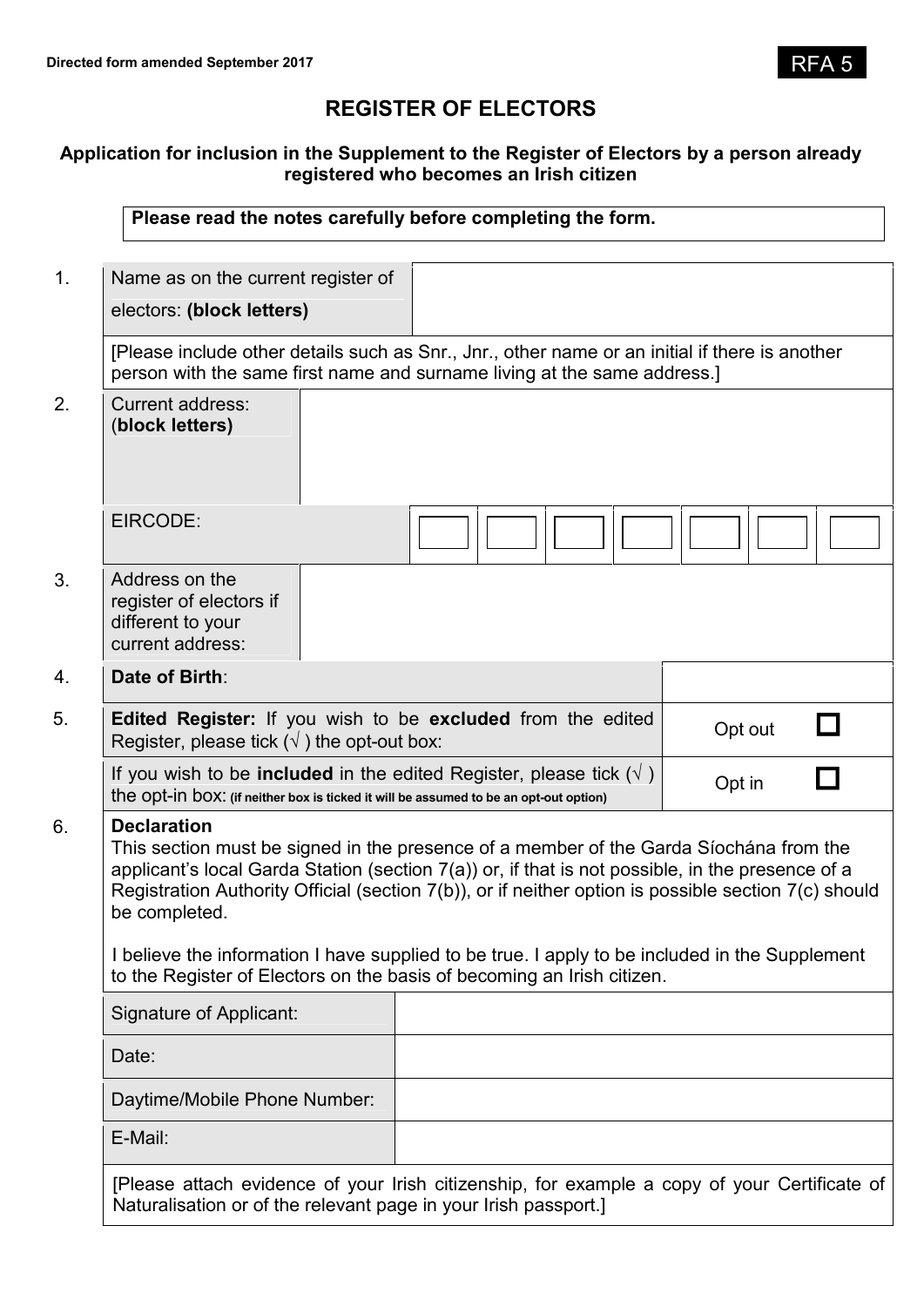# 7.(a) **Certificate of Identity**

This section should be completed by a member of the Garda Síochána from the applicant's local Garda Station.

I certify that I have satisfied myself as to the identity of the applicant who has signed section 6 in my presence.

|                                                                                    | Signature of Garda:                                                                |  |                      |
|------------------------------------------------------------------------------------|------------------------------------------------------------------------------------|--|----------------------|
|                                                                                    | Name of Garda:<br>(block letters)                                                  |  |                      |
|                                                                                    | Rank:                                                                              |  | <b>Station Stamp</b> |
|                                                                                    | Garda Number:                                                                      |  |                      |
|                                                                                    | Telephone:                                                                         |  |                      |
|                                                                                    | Date:                                                                              |  |                      |
| 7.(b)                                                                              | This section should be completed only if you are unable to comply with 7(a) above. |  |                      |
| Reason why form could not be completed by a member of the Garda Siochána from your |                                                                                    |  |                      |

| Reason why form could not be completed by a member of the Garda Siochána from your |
|------------------------------------------------------------------------------------|
| local Garda Station:-                                                              |

| Signature of Registration<br><b>Authority Official:</b>               |  |                                        |
|-----------------------------------------------------------------------|--|----------------------------------------|
| Name of Registration<br><b>Authority Official:</b><br>(block letters) |  | <b>Registration Authority</b><br>Stamp |
| Grade:                                                                |  |                                        |
| Date:                                                                 |  |                                        |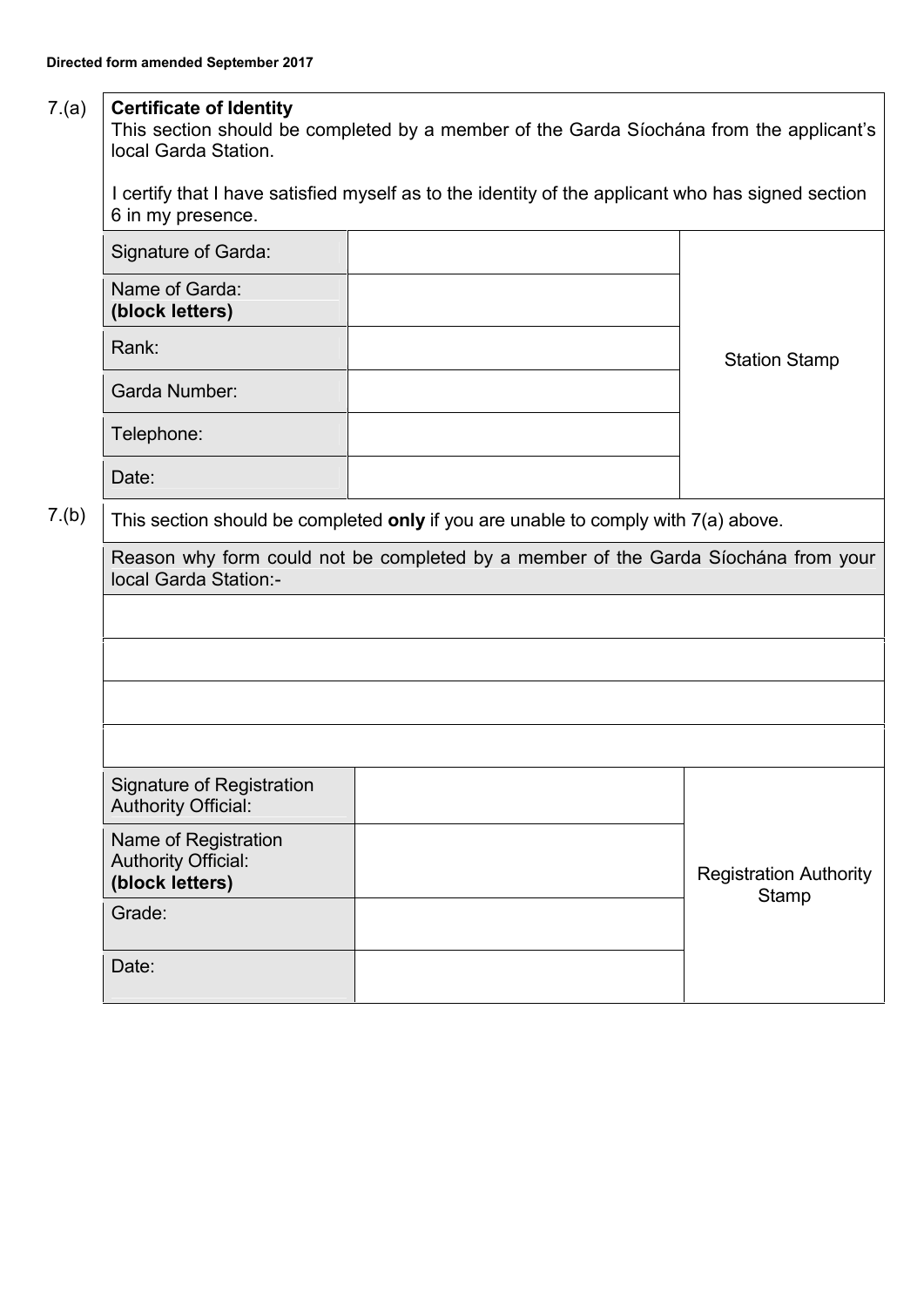7.(c) This section should be completed by a medical practitioner **only** if you are unable to comply with 7(a) or 7(b) above due to physical illness or physical disability.

| <b>Medical Certificate</b>                                            |  |  |  |  |
|-----------------------------------------------------------------------|--|--|--|--|
| Nature and extent of physical illness or physical disability:         |  |  |  |  |
|                                                                       |  |  |  |  |
|                                                                       |  |  |  |  |
|                                                                       |  |  |  |  |
|                                                                       |  |  |  |  |
| Expected duration of illness or disability:                           |  |  |  |  |
| <b>Signature of Registered</b><br><b>Medical Practitioner:</b>        |  |  |  |  |
| Name of Registered<br><b>Medical Practitioner:</b><br>(block letters) |  |  |  |  |
| Address: (block letters                                               |  |  |  |  |
|                                                                       |  |  |  |  |
| EIRCODE:                                                              |  |  |  |  |
| Date:                                                                 |  |  |  |  |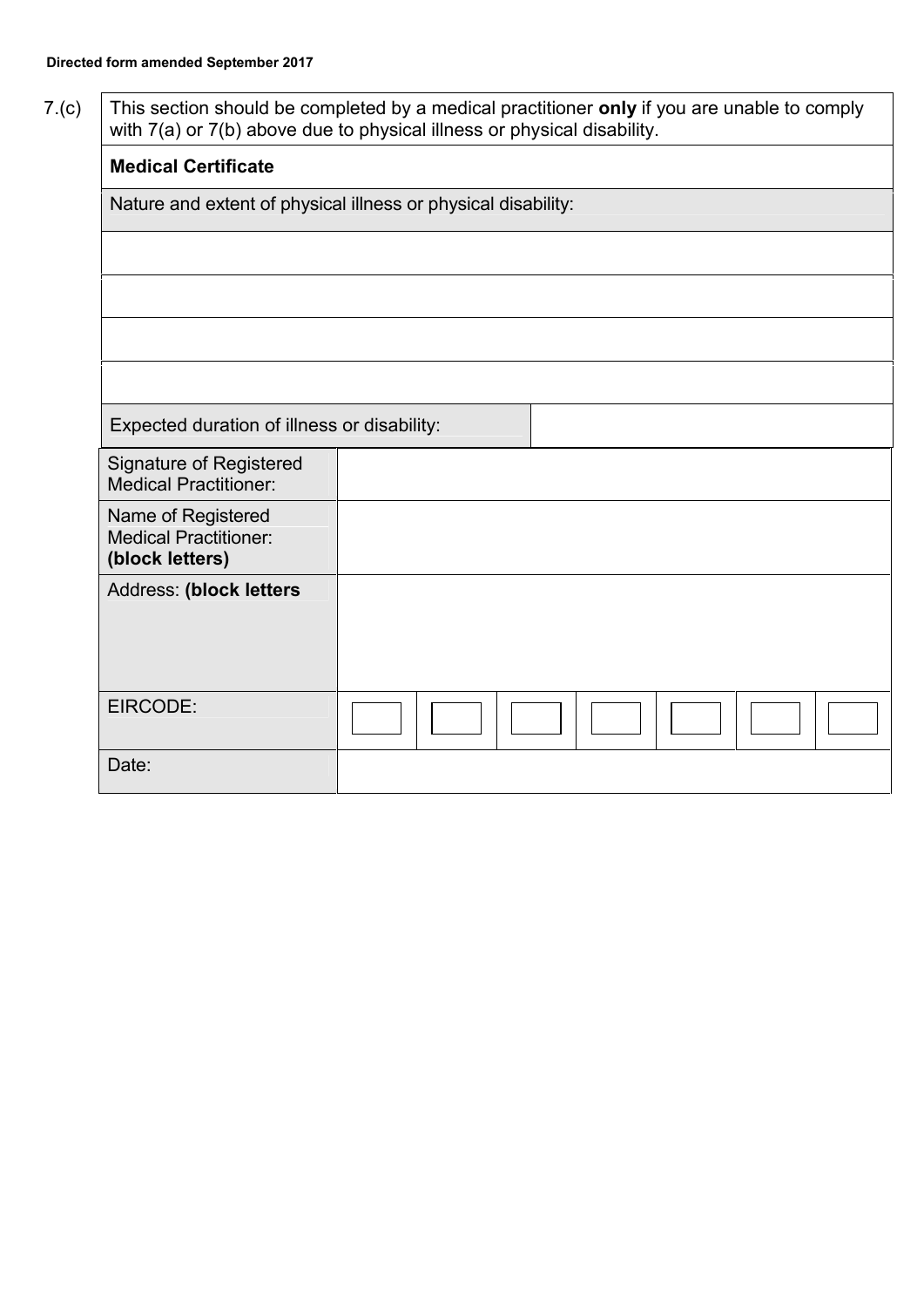# **NOTES TO FORM RFA 5**

# **Application for inclusion in the Supplement to the Register of Electors by a person already registered who becomes an Irish citizen.**

- **1.** A person who becomes an Irish citizen, who is **not already on the register** of electors, and who wishes to apply to be included in the supplement to the register of electors, should complete form **RFA2**.
- **2.** The purpose of this form (RFA 5) is to facilitate voters who are **already on the register** of local, European or Dáil electors who have become Irish citizens and wish to be included in the supplement to the register of electors so that they can also vote at Dáil and presidential elections, and referendums.

While there are no restrictions on when the form may be completed and sent to the registration authority, only those forms received before the  $14<sup>th</sup>$  dav before polling day (excluding Sundays, Public Holidays and Good Friday) at an election or referendum, may be considered for entry onto the supplement for that poll. Late applications will not be processed until after polling day.

- **3.** A person who is on the register of local electors or the register of European electors, or a British citizen who is on the register of Dáil electors, who becomes an Irish citizen can apply for entry to the supplement as an Irish citizen, even if they become an Irish citizen after the qualifying date for the register of electors.
- **4.** A separate form must be completed and signed by each person applying for inclusion in the supplement. To avoid delay in processing your application, make sure to complete it fully and return it by post or deliver it to the appropriate City, County or City and County Council - that is the Council on whose register of electors **you are currently listed**.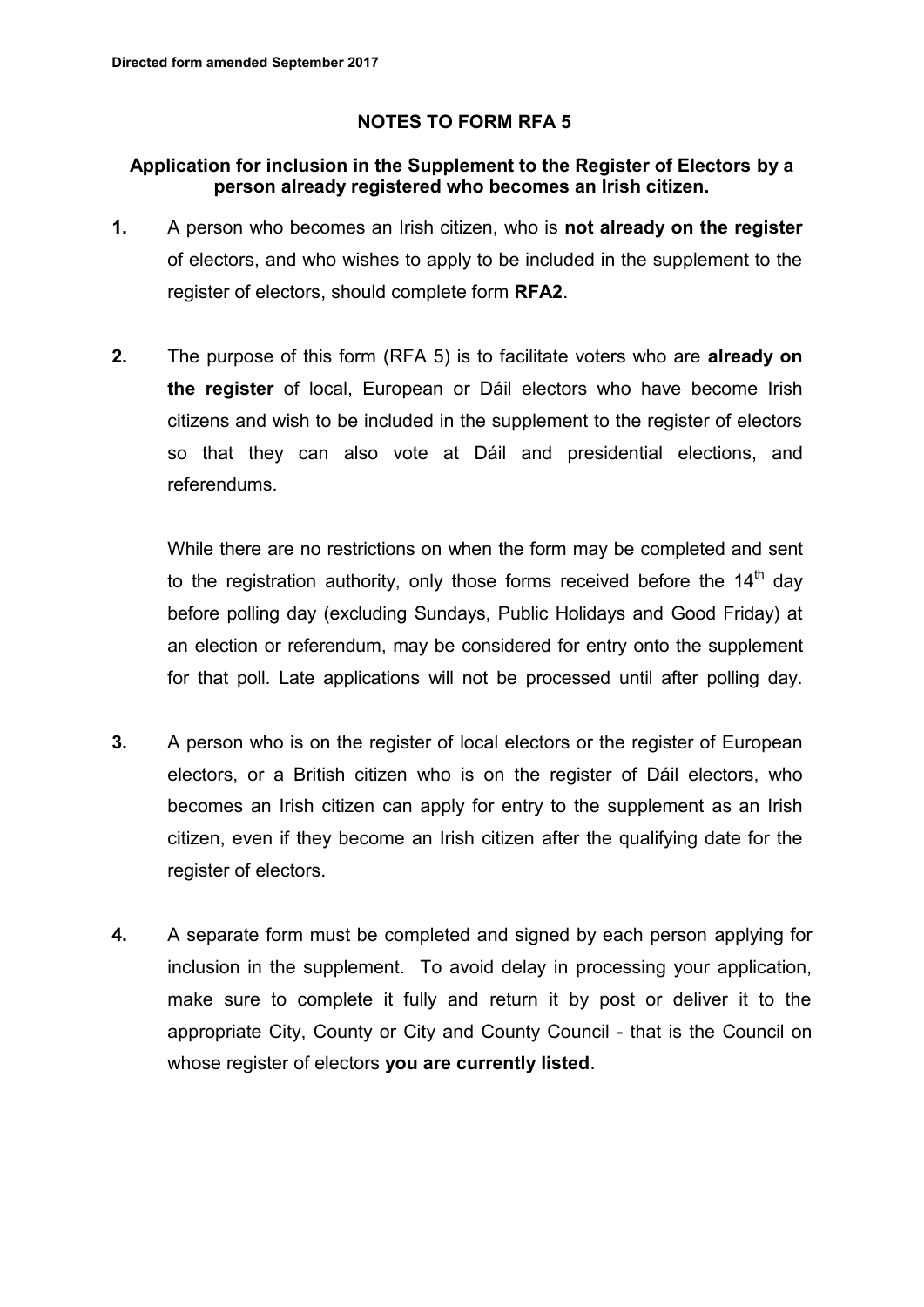#### **5. Evidence of Irish Citizenship**

To assist the registration authority in processing your application, please attach evidence of your Irish citizenship, for example a copy of your Certificate of Naturalisation or of the relevant page in your Irish passport.

#### **6. Eircode**

Eircode is the national postcode system for Ireland and comprises a unique 7 digit postcode which has been allocated to every address in Ireland.

#### **7. Address**

If your current address is different to the address at which you are currently registered to vote you should provide your current address and also your previous address to allow the registration authority to accurately reflect your application on the register of electors – that is to delete the current entry and to include the correct information in the supplement.

## **8. Edited Register - Two versions of the Register**

Registration authorities are required to publish two versions of the Register the full Register and the edited Register. The **full Register** lists everyone who is entitled to vote and can only be used for an electoral or other statutory purpose.

The **edited Register** contains the names and addresses of persons whose details can be used for a purpose other than an electoral or other statutory purpose e.g. for direct marketing use by a commercial or other organisation.

If you do not want your details to be included on the edited register, you should tick( $\sqrt{ }$ ) the **opt-out box**. If you want your details to be included on the edited register, you should tick( $\sqrt{ }$ ) the **opt-in box**. If these boxes are left blank it will be assumed to be an opt-out option. i.e you will not appear on the edited register.